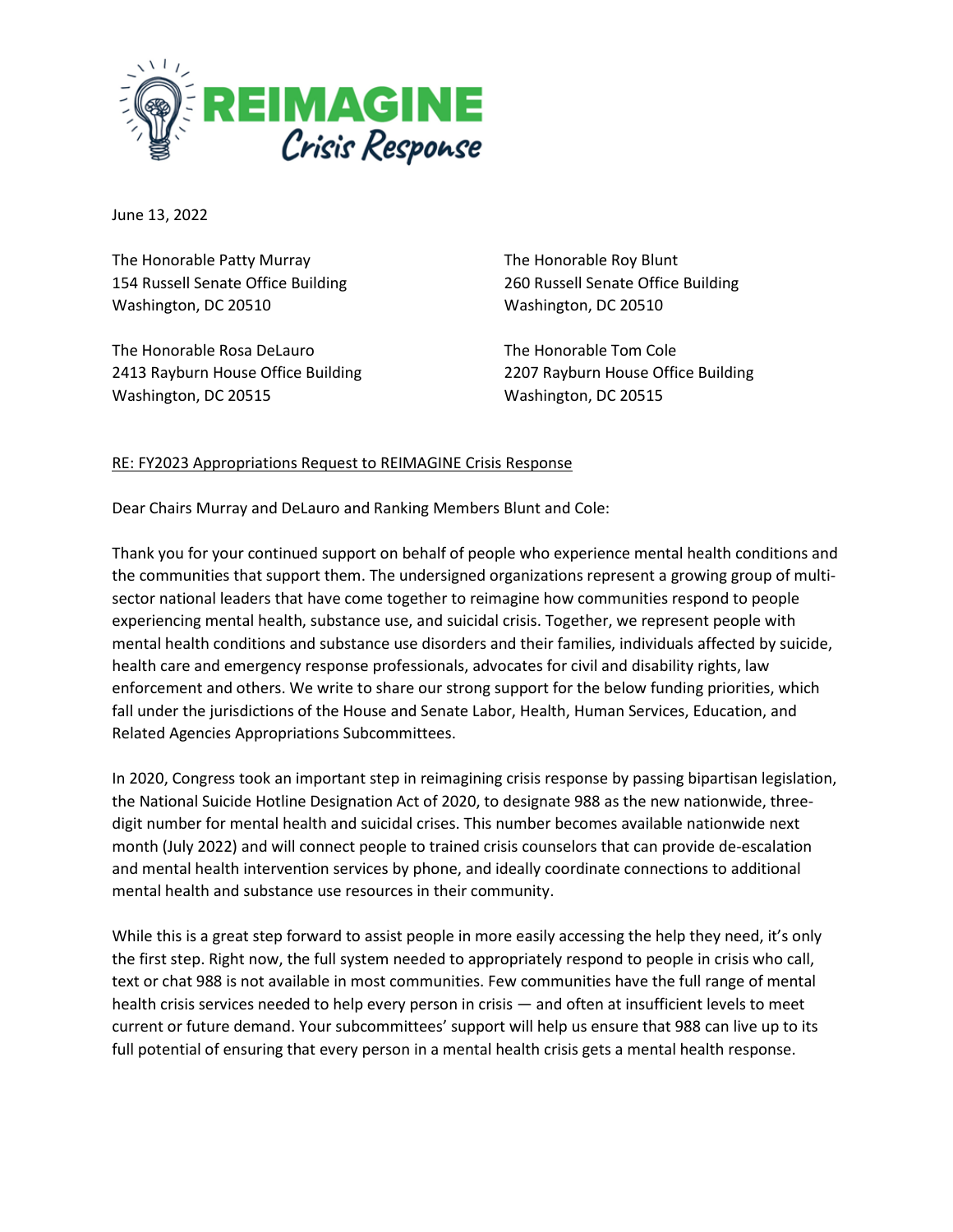Here are our requests, in priority order:

*Community Mental Health Services Block Grant (MHBG):* \$1.653 billion (+795.429 million above FY22) and increasing the 5 percent set-aside for crisis services to a 10 percent set-aside. This would provide critical funds to both start up crisis services and to support the many costs of crisis care that are not currently covered by Medicare, Medicaid or private health insurance plans.

*National Suicide Prevention Lifeline\*:* \$159.691 million (+58.07 million above vs FY22) to help address increased back-up need for local call centers. Twenty percent of calls are currently directed to the call backup network and 100% of chats and texts flow into the chat and text network. SAMHSA reported to Congress in December 2021 that call, text and chat volume were projected to increase from 3.65 million contacts (estimate) in 2021 to a projected 7.6 million contacts in the full year following 988 implementation (through July 2023). In addition, MHLG requests \$29.691 million of this request be directed to the provision of LGBTQ specialized services within the Lifeline program. Our organizations also request that Congress direct SAMHSA to provide text and chat services in Spanish, aligned with call services provided in Spanish, and appropriate \$20 million for this effort.

*Funding for Local 988 Call Centers in the Lifeline Network\*:* \$560 million (new funding) to address the increasing need to ensure call centers answering 988 calls are equipped to meet the projected growth in Lifeline contacts. Local call center capacity must grow to meet the nearly doubling of demand that is projected in the first full year following 988 implementation (through July 2023), which will better link those in need with local and robust behavioral health crisis care services and support increased followup services.

*Mental Health Crisis Response Partnership Program:* \$100 million (\$90 million above FY22) to provide a mental health in-person response to a person in a mental health crisis when more assistance is needed than can be provided over the phone. We request an increase to the new Mental Health Crisis Response Partnership Pilot Program to help communities stand up mobile crisis response teams.

*Behavioral Health Crisis and 988 Coordinating Office:* \$10 million (\$5 million above FY22) to the Office of the Assistant Secretary for Mental Health and Substance Use to coordinate a crisis care system encompassing nationwide standards and data analysis to expand the capacity of and access to local crisis call centers, mobile crisis care, crisis stabilization, and psychiatric emergency services.

*988 Public Awareness Campaign:* \$200 million (new funding) to launch a large-scale public awareness and communications campaign, in particular focused on reaching high-risk populations and underserved communities. This will include engagement with key partners, audience research, content and strategy development and message placement.

Thank you for the consideration of our request. We are here to assist you and your team to ensure that our country's mental health infrastructure is built to be stronger than ever.

*\*The funding needs of the Lifeline network are contingent upon local and regional Lifeline crisis centers being fully resourced. Any reduction in funding for local and regional Lifeline crisis centers would prevent these centers from meeting the 90% answer rate goal and require a proportional increase in the Lifeline network operations to ensure the backup networks have sufficient capacity to answer the contacts not answered by the local centers.*